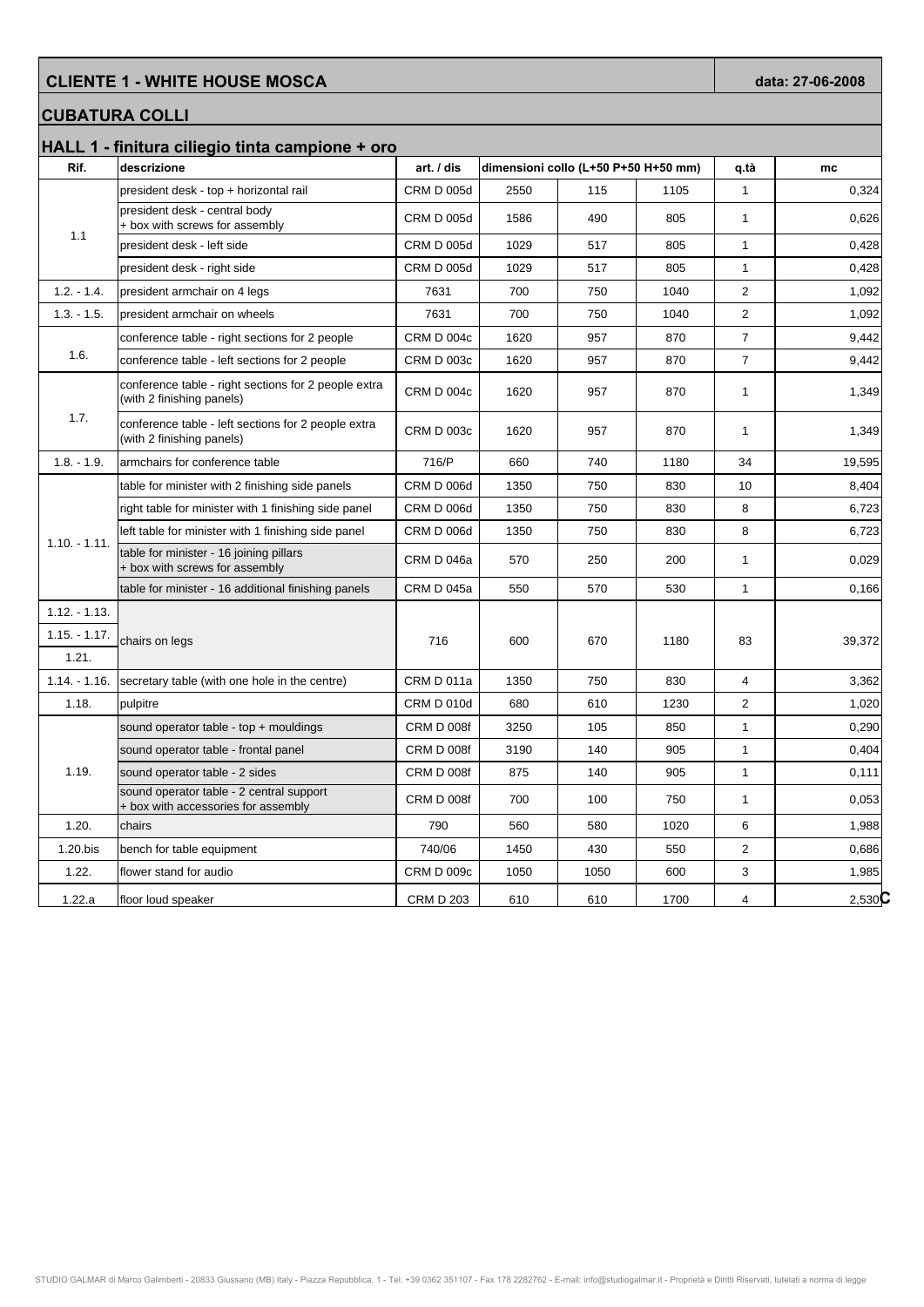| HALL 2 - finitura laccato avorio + oro patinato |                                                                                 |                   |      |                                      |      |                |        |  |
|-------------------------------------------------|---------------------------------------------------------------------------------|-------------------|------|--------------------------------------|------|----------------|--------|--|
| Rif.                                            | descrizione                                                                     | art. / dis        |      | dimensioni collo (L+50 P+50 H+50 mm) |      |                | mc     |  |
| 2.1.                                            | table - top                                                                     | <b>CRM D 202e</b> | 3050 | 230                                  | 1050 | $\mathbf{1}$   | 0,737  |  |
|                                                 | table - central body<br>+ box with accessories for assembly                     | CRM D 202e        | 2720 | 430                                  | 700  | $\mathbf{1}$   | 0,819  |  |
|                                                 | table - left side with arc suport                                               | <b>CRM D 202e</b> | 1000 | 220                                  | 700  | $\mathbf{1}$   | 0,154  |  |
|                                                 | table - left side with arc suport                                               | <b>CRM D 202e</b> | 1000 | 220                                  | 700  | $\mathbf{1}$   | 0,154  |  |
| 2.2.                                            | armchairs                                                                       | 724/P             | 570  | 610                                  | 1050 | 6              | 2,191  |  |
| 2.3.                                            | pulpitre                                                                        | <b>CRM D 010d</b> | 680  | 610                                  | 1230 | 5              | 2,551  |  |
| 2.3.a                                           | floor loud speaker                                                              | <b>CRM D 203</b>  | 610  | 610                                  | 1700 | 4              | 2,530  |  |
|                                                 | HALL 3 - finitura ciliegio tinta campione + oro                                 |                   |      |                                      |      |                |        |  |
| Rif.                                            | descrizione                                                                     | art. / dis        |      | dimensioni collo (L+50 P+50 H+50 mm) |      | q.tà           | mc     |  |
|                                                 | conference table - 2 tops                                                       | <b>CRM D 102c</b> | 1850 | 130                                  | 1050 | 11             | 2,778  |  |
|                                                 | conference table - frontal panel + horizontal rail                              | <b>CRM D 102c</b> | 1820 | 160                                  | 850  | 22             | 5,445  |  |
|                                                 | conference table - 2 sides without finishing panel                              | <b>CRM D 102c</b> | 960  | 140                                  | 800  | 20             | 2,150  |  |
|                                                 | conference table - 2 sides with finishing panel                                 | <b>CRM D 102c</b> | 960  | 140                                  | 800  | 2              | 0,215  |  |
|                                                 | conference table - 2 frames with doors                                          | <b>CRM D 102c</b> | 1760 | 240                                  | 800  | 11             | 3,717  |  |
|                                                 | conference table - 8 additional finishing panel                                 | <b>CRM D 122</b>  | 830  | 290                                  | 640  | $\mathbf{1}$   | 0,154  |  |
| 3.1.                                            | conference table - 44 joining pillars<br>+ boxes with accessories for assembly  | CRM D 123a        | 640  | 550                                  | 300  | $\mathbf{1}$   | 0,106  |  |
|                                                 | conference table - 22 sheves for cables                                         | <b>CRM D 127</b>  | 1680 | 480                                  | 260  | $\mathbf{1}$   | 0,210  |  |
|                                                 | conference table - 4 sheves for cables                                          | <b>CRM D 127</b>  | 1000 | 240                                  | 150  | $\mathbf{1}$   | 0,036  |  |
|                                                 | conference table - 2 tops for joing tables                                      | <b>CRM D 107c</b> | 1650 | 100                                  | 950  | $\mathbf{1}$   | 0,157  |  |
|                                                 | conference table - 2 undertops for joing tables                                 | <b>CRM D 107c</b> | 1750 | 100                                  | 850  | $\mathbf{1}$   | 0,149  |  |
|                                                 | conference table - 4 sides for joing tables                                     | <b>CRM D 107c</b> | 850  | 150                                  | 800  | $\mathbf{1}$   | 0,102  |  |
|                                                 | conference table - 2 frontal panels                                             | <b>CRM D 107c</b> | 1800 | 140                                  | 800  | 2              | 0,403  |  |
| $3.2. - 3.3.$                                   | armchairs on legs                                                               | 786/P             | 660  | 670                                  | 1000 | 45             | 19,899 |  |
| $3.4. - 3.9.$<br>$3.10 - 3.12$                  | chairs                                                                          | 786               | 570  | 610                                  | 1000 | 97             | 33,727 |  |
| 3.6.                                            | table for awards                                                                | foto              | 1450 | 750                                  | 830  | 2              | 1,805  |  |
|                                                 | secretary desk - 2 tops                                                         | <b>CRM D 108b</b> | 1850 | 130                                  | 1050 | 1              | 0,253  |  |
|                                                 | secretary desk - frontal panel + horizontal rail                                | <b>CRM D 108b</b> | 1820 | 160                                  | 850  | 2              | 0,495  |  |
| $3.7 - 3.8$ .                                   | secretary desk - 2 sides with finishing panel                                   | <b>CRM D 108b</b> | 960  | 140                                  | 800  | $\overline{2}$ | 0,215  |  |
|                                                 | secretary desk - 2 frames with doors                                            | <b>CRM D 108b</b> | 1760 | 240                                  | 800  | $\mathbf{1}$   | 0,338  |  |
|                                                 | sound operator table - top + mouldings                                          | <b>CRM D 103e</b> | 2150 | 105                                  | 850  | $\mathbf{1}$   | 0,192  |  |
| 3.11.                                           | sound operator table - frontal panel                                            | <b>CRM D 103e</b> | 2100 | 140                                  | 905  | $\mathbf{1}$   | 0,266  |  |
|                                                 | sound operator table - 2 sides                                                  | <b>CRM D 103e</b> | 875  | 140                                  | 905  | $\mathbf{1}$   | 0,111  |  |
|                                                 | sound operator table - 1 central support<br>+ box with accessories for assembly | <b>CRM D 103e</b> | 700  | 100                                  | 750  | $\mathbf{1}$   | 0,053  |  |
| 3.13.                                           | pulpitre                                                                        | <b>CRM D 010d</b> | 680  | 610                                  | 1230 | 3              | 1,531  |  |
| 3.13.a                                          | floor loud speaker                                                              | <b>CRM D 203</b>  | 610  | 610                                  | 1700 | 6              | 3,795  |  |